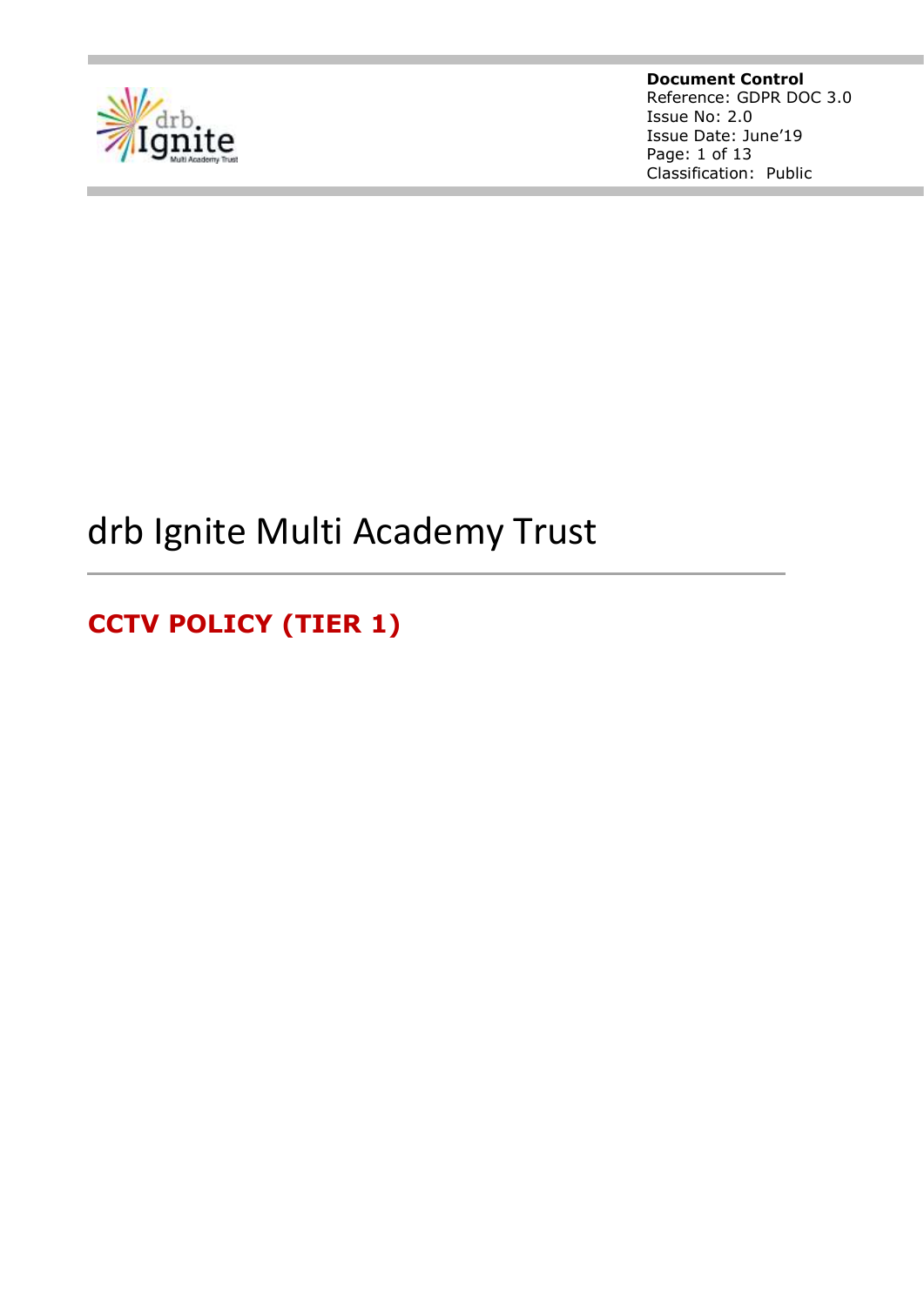

#### **Document Control**

Reference: GDPR DOC 3.0 Issue No: 2.0 Issue Date: June'19 Page: 2 of 13 Classification: Public

#### <span id="page-1-0"></span>**Contents**

**[Contents](#page-1-0)** 

**[Statement of Intent](#page-2-0)** 

- 1. [Legal Framework](#page-3-0)
- 2. [Definitions](#page-4-0)
- 3. [Roles and Responsibilities](#page-5-0)
- 4. [Purpose and Jurisdiction](#page-6-0)
- 5. [Data Protection Principles](#page-6-1)
- 6. [Objectives](#page-7-0)
- 7. [Protocols](#page-7-1)
- 8. [Security](#page-8-0)
- 9. [Privacy by Design](#page-8-1)
- 10. [Code of Practice](#page-9-0)
- 11. [Access](#page-10-0)
- 12. [Monitor and Review](#page-11-0)
- 13. [Document Owner and Approval](#page-12-0)
- 14. [Change History Record](#page-12-1)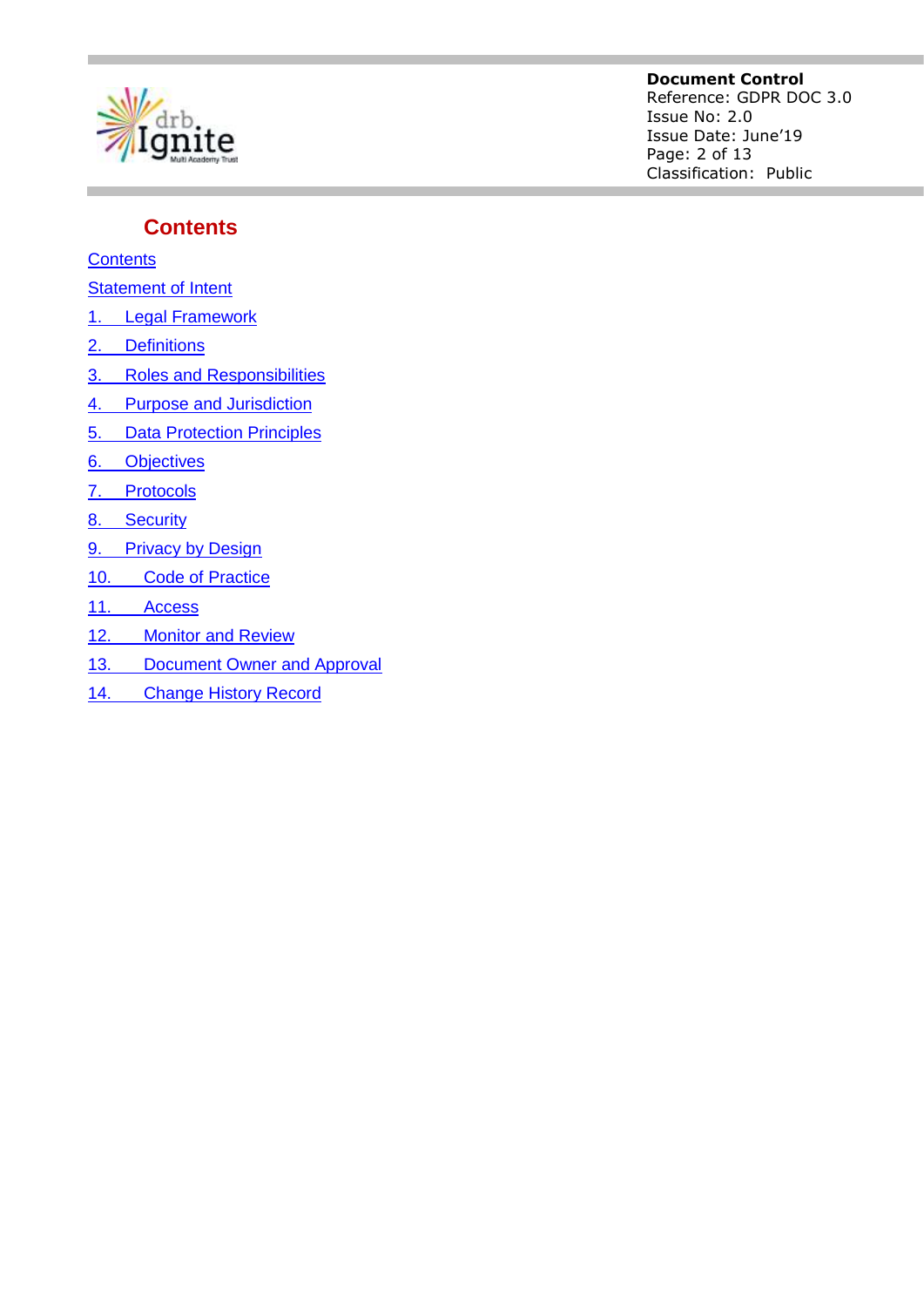

### **Statement of Intent**

<span id="page-2-0"></span>We believe that CCTV and other surveillance systems have a legitimate role to play in helping to maintain a safe and secure environment for all our staff, students and visitors. However, we recognise that this may raise concerns about the effect on individuals and their privacy and as such this Policy is intended to address such concerns.

At…………., we take our responsibility towards the safety of staff, visitors and pupils very seriously.

To that end, we use surveillance cameras to monitor any instances of aggression or physical damage to our schools and its members.

The purpose of this policy is to manage and regulate the use of the surveillance and CCTV systems at our schools and ensure that:

- We comply with the GDPR, effective as of 25 May 2018.
- The images that are captured are useable for the purposes we require them for.
- We reassure those persons whose images are being captured, that the images are being handled in accordance with data protection legislation.

This policy covers the use of surveillance and CCTV systems which capture moving and still images of people who could be identified, as well as information relating to individuals for any of the following purposes:

- Observing what an individual is doing
- Taking action to prevent a crime
- Using images of individuals that could affect their privacy

This Policy covers all employees, workers, contractors, agency workers, consultants, directors, members, governors, trustees, past or present students and may also be relevant to visiting members of the public.

This Policy is non-contractual and does not form part of the terms and conditions of any employment or other contract. We may amend this Policy at any time without consultation.

This policy covers all schools that are part of: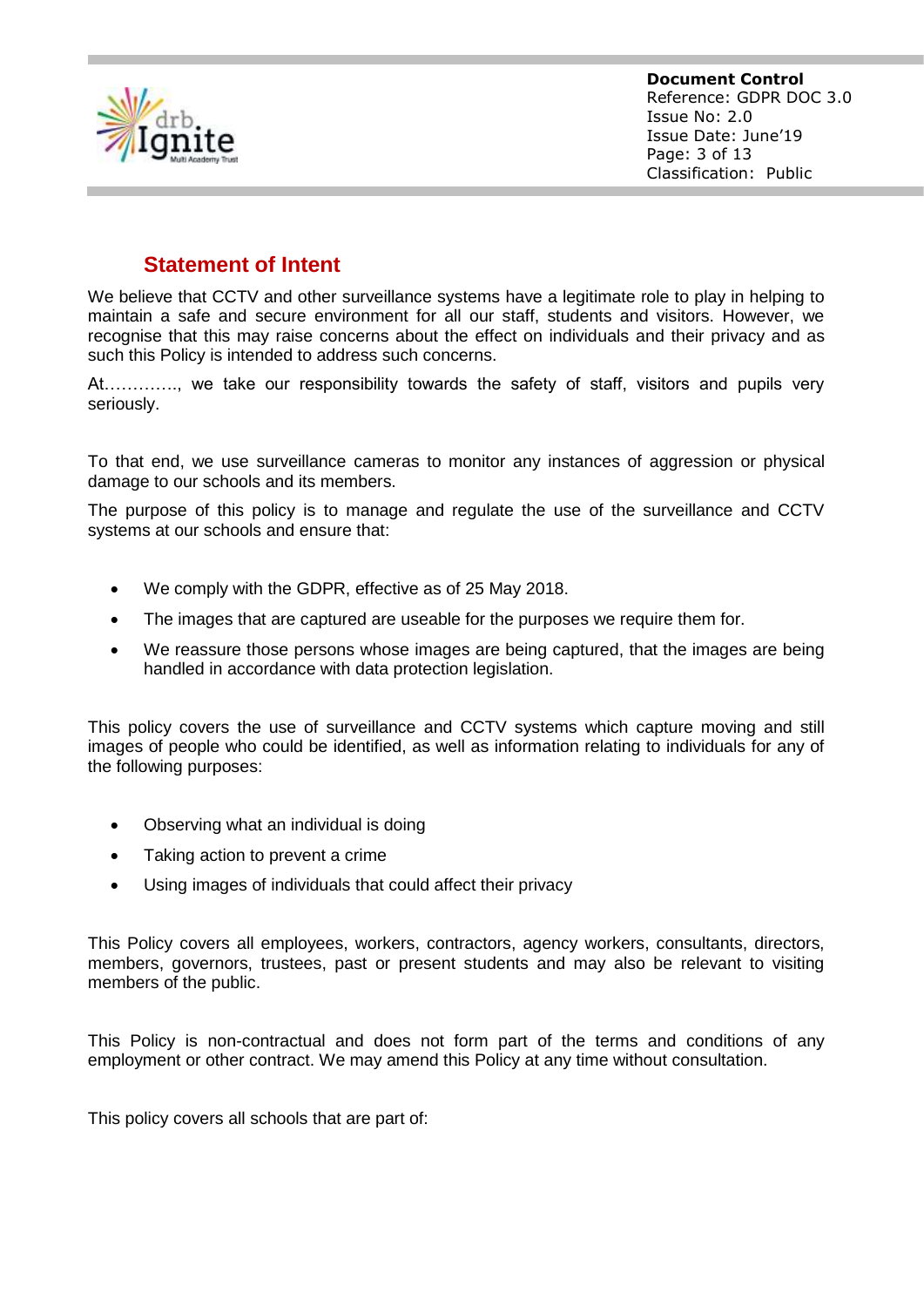

| Signed: |
|---------|
|         |

Date: ………………………………

## <span id="page-3-0"></span>**1. Legal Framework**

- 1.1. This policy has due regard to legislation including, but not limited to, the following:
- [The Regulation of Investigatory Powers Act 2000](https://www.legislation.gov.uk/ukpga/2000/23/contents)
- [The Protection of Freedoms Act 2012](http://www.legislation.gov.uk/ukpga/2012/9/contents/enacted)
- [The General Data Protection Regulation](https://www.eugdpr.org/)
- [The Freedom of Information Act 2000](https://www.legislation.gov.uk/ukpga/2000/36/contents)
- [The Education \(Pupil Information\) \(England\) Regulations 2005 \(as amended in 2016\)](http://www.legislation.gov.uk/uksi/2016/808/made)
- [The Freedom of Information and Data Protection \(Appropriate Limit and Fees\) Regulations 2004](http://www.legislation.gov.uk/uksi/2004/3244/contents/made)
- [The School Standards and Framework Act 1998](http://www.legislation.gov.uk/ukpga/1998/31/contents)
- [The Children Act 1989](https://www.legislation.gov.uk/ukpga/1989/41/contents)
- [The Children Act 2004](https://www.legislation.gov.uk/ukpga/2004/31/contents)
- [The Equality Act 2010](https://www.legislation.gov.uk/ukpga/2010/15/contents)
- .2.This policy has been created with regard to the following statutory and non-statutory guidance:
- [Home Office \(2013\) 'The Surveillance Camera Code of Practice'](https://www.gov.uk/government/publications/surveillance-camera-code-of-practice)
- [ICO \(2017\) 'Overview of the General Data Protection Regulation \(GDPR\)'](https://ico.org.uk/for-organisations/guide-to-the-general-data-protection-regulation-gdpr/)
- [ICO \(2017\) 'Guide to the General Data Protection Regulation'](https://ico.org.uk/media/for-organisations/guide-to-the-general-data-protection-regulation-gdpr-1-0.pdf)
- [ICO \(2017\) 'In the picture: A data protection code of practice for surveillance cameras and personal](https://ico.org.uk/media/1542/cctv-code-of-practice.pdf)  [information'](https://ico.org.uk/media/1542/cctv-code-of-practice.pdf)
- 1.3.This policy operates in conjunction with the following school policies:
- Photography and Videos at School Policy
- E-security Policy
- Freedom of Information Policy
- GDPR Data Protection Policy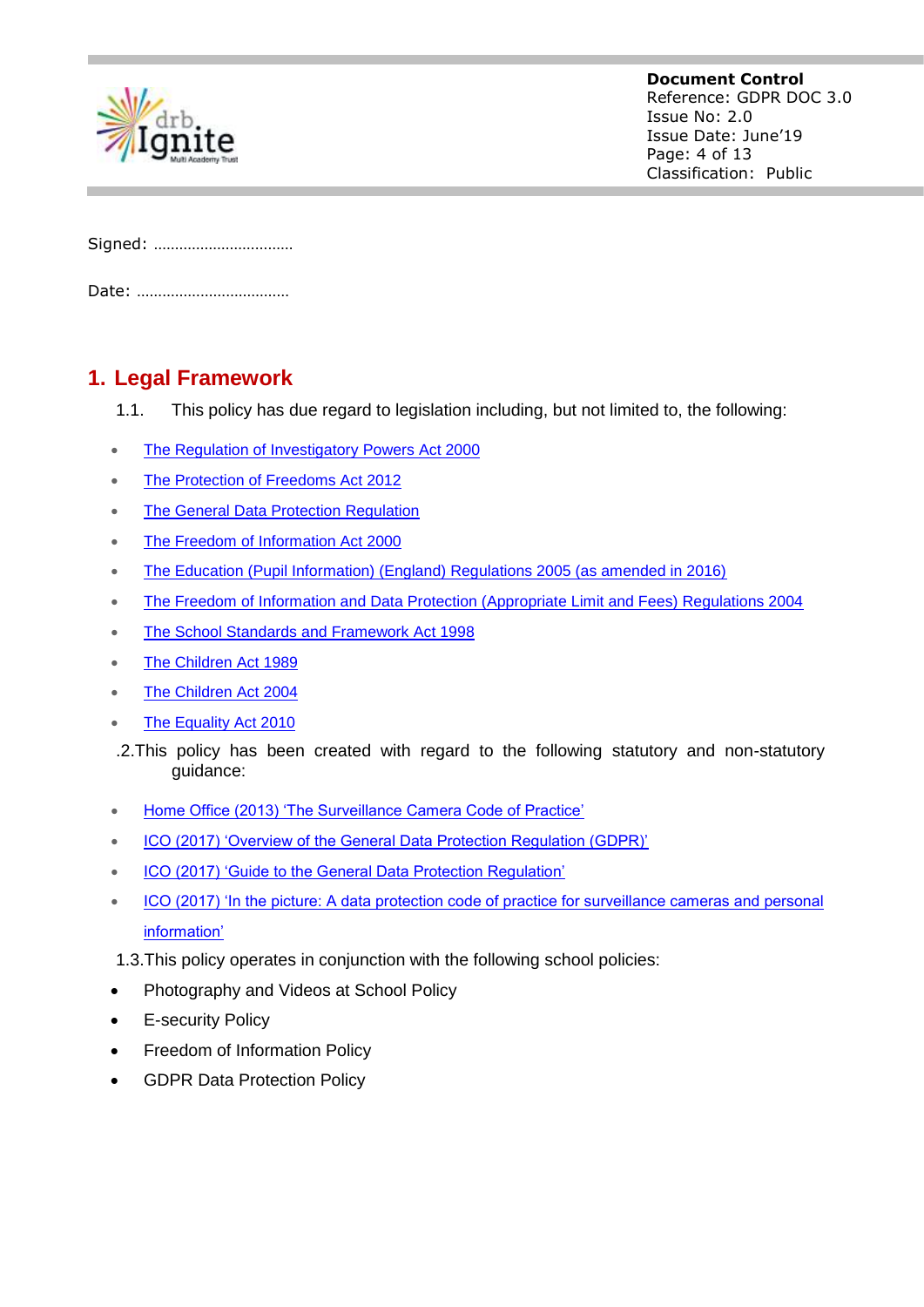

## <span id="page-4-0"></span>**2. Definitions**

2.1 For the purpose of this policy a set of definitions will be outlined, in accordance with the surveillance code of conduct:

- Surveillance monitoring the movements and behaviour of individuals; this can include video, audio or live footage. For the purpose of this policy only video and audio footage will be applicable.
- Overt surveillance any use of surveillance for which authority does not fall under th[e](https://www.legislation.gov.uk/ukpga/2000/23/contents) [Regulation of Investigatory Powers Act 2000.](https://www.legislation.gov.uk/ukpga/2000/23/contents)
- Covert surveillance any use of surveillance which is intentionally not shared with the subjects it is recording. Subjects will not be informed of such surveillance.

2.2. The Trust does not condone the use of covert surveillance when monitoring the school's staff, pupils and/or volunteers. Covert surveillance will only be operable in extreme circumstances.

2.3. Any overt surveillance footage will be clearly signposted around the school.

| <b>Description</b>         | <b>Definition</b>                                                                                                                                                                                                                                                                                                                                                    |  |  |
|----------------------------|----------------------------------------------------------------------------------------------------------------------------------------------------------------------------------------------------------------------------------------------------------------------------------------------------------------------------------------------------------------------|--|--|
| <b>CCTV</b>                | means fixed and domed cameras designed to capture and record images of<br>individuals and property.                                                                                                                                                                                                                                                                  |  |  |
| Data                       | ANY information relating to an identified or identifiable natural person. In respect<br>of CCTV, this generally means video images. It may also include static pictures<br>such as printed screen shots.                                                                                                                                                             |  |  |
| Data<br><b>Controllers</b> | means the person or organisation that determines when, why and how to process<br>Personal Data. We are the Data Controller of all Personal Data used in multi-<br>academy trust for our own commercial and educational purposes.                                                                                                                                     |  |  |
| Data<br><b>Processors</b>  | means the person or organisation that is not a Data User that Processes Personal<br>Data on our behalf and in accordance with our instructions (for example, a<br>supplier which handles Personal Data on our behalf).                                                                                                                                               |  |  |
| Data Users                 | are those of our employees whose work involves Processing Personal Data. This<br>will include those whose duties are to operate CCTV cameras and other<br>surveillance systems to record, monitor, store, retrieve and delete images. Data<br>users must protect the data they handle in accordance with this Policy and our<br>Privacy Standard and Privacy Policy. |  |  |
| Data<br><b>Subjects</b>    | means a living, identified or identifiable individual about whom we hold Personal<br>Data as a result of the operation of our CCTV (or other surveillance systems).                                                                                                                                                                                                  |  |  |
| Processing                 | means any activity that involves the use of Personal Data. It includes obtaining,<br>recording or holding the data, or carrying out any operation or set of operations on<br>the data including organising, amending, retrieving, using, disclosing, erasing or<br>destroying it. Processing also includes transmitting or transferring Personal Data                |  |  |

2.4 For the purposes of this policy, the following terms have the following meanings: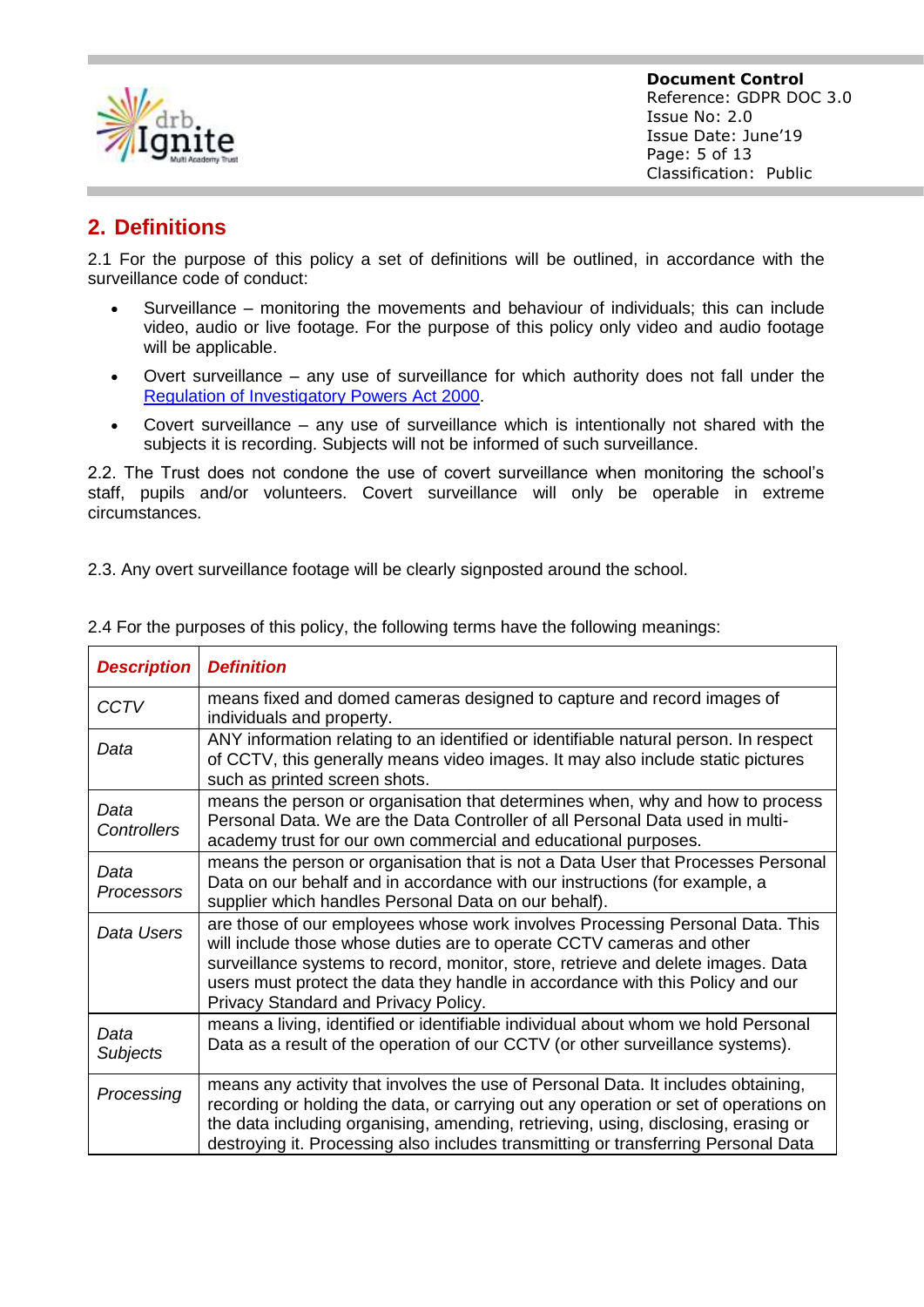

|                         | to third parties.                                                                                                                                                                                                                                                                                                                                                                                                                                                   |
|-------------------------|---------------------------------------------------------------------------------------------------------------------------------------------------------------------------------------------------------------------------------------------------------------------------------------------------------------------------------------------------------------------------------------------------------------------------------------------------------------------|
| Surveillance<br>systems | means any devices or systems designed to monitor or record images of<br>individuals or information relating to individuals. The term includes CCTV systems<br>as well as any technology that may be introduced in the future such as automatic<br>number plate recognition (ANPR), body worn cameras, unmanned aerial systems<br>and any other systems that capture information of identifiable individuals or<br>information relating to identifiable individuals. |

## <span id="page-5-0"></span>**3. Roles and Responsibilities**

3.1. The role of the data protection officer (DPO) includes:

The role of the data protection officer (DPO) is crucial and their key duties must include the following:

- Dealing with freedom of information requests and subject access requests (SAR) in line with legislation, including the [Freedom of Information Act 2000.](https://www.legislation.gov.uk/ukpga/2000/36)
- Ensuring that all data controllers at the school handle and process surveillance and CCTV footage in accordance with data protection legislation.
- Ensuring that surveillance and CCTV footage is obtained in line with legal requirements.
- Ensuring consent is clear, positive and unambiguous. Pre-ticked boxes and answers inferred from silence are non-compliant with the GDPR.
- Ensuring that surveillance and CCTV footage is destroyed in line with legal requirements when it falls outside of its retention period.
- Keeping comprehensive and accurate records of all data processing activities, including surveillance and CCTV footage, detailing the purpose of the activity and making these records public upon request.
- Informing data subjects of how their data captured in surveillance and CCTV footage will be used by the school, their rights for the data to be destroyed and the measures implemented by the school to protect individuals' personal information.
- Preparing reports and management information on the school's level of risk related to data protection and processing performance.
- Reporting to the highest management level of the school, e.g. the governing board.
- Abiding by confidentiality requirements in relation to the duties undertaken while in the role.
- Monitoring the performance of the school's data protection impact assessment (DPIA) and providing advice where requested.
- Presenting reports regarding data processing at the school to senior leaders and the governing board.

…………………………School, as the corporate body, is the data controller. The Governing Board of …………………… School therefore has overall responsibility for ensuring that records are maintained, including security and access arrangements in accordance with regulations.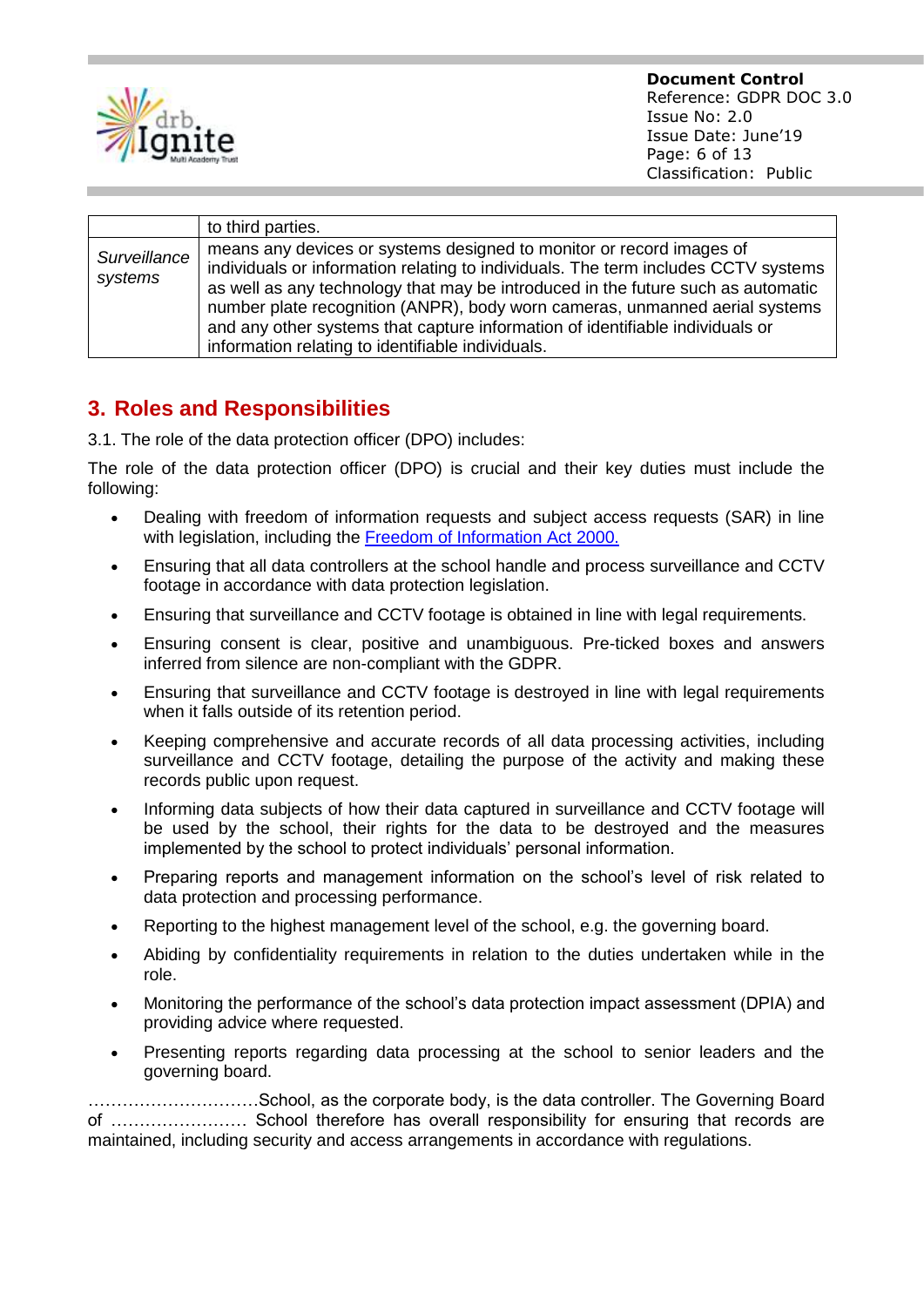

3.3 The SBM deals with the day-to-day matters relating to data protection and thus, for the benefit of this policy will act as the data controller.

3.4 The role of the data controller includes:

- Processing surveillance and CCTV footage legally and fairly.
- Collecting surveillance and CCTV footage for legitimate reasons and ensuring that it is used accordingly.
- Collecting surveillance and CCTV footage that is relevant, adequate and not excessive in relation to the reason for its collection.
- Ensuring that any surveillance and CCTV footage identifying an individual is not kept for longer than is necessary.
- Protecting footage containing personal data against accidental, unlawful destruction, alteration and disclosure – especially when processing over networks.

3.5 The role of the Headteacher includes:

- Meeting with the DPO to decide where CCTV is needed to justify its means.
- Conferring with the DPO with regard to the lawful processing of the surveillance and CCTV footage.
- Reviewing the Surveillance and CCTV Policy to ensure it is compliant with current legislation.
- Monitoring legislation to ensure the school is using surveillance fairly and lawfully.
- <span id="page-6-0"></span>Communicating any changes to legislation with all members of staff.

#### **4. Purpose and Jurisdiction**

4.1. The school will only use surveillance cameras for the safety and security of the school and its staff, pupils and visitors.

4.2. Surveillance will be used as a deterrent for violent behaviour and damage to the school.

4.3. The school will only conduct surveillance as a deterrent and under no circumstances will the surveillance and the CCTV cameras be present in any changing facility.

4.4. If the surveillance and CCTV systems fulfil their purpose and are no longer required, the school will deactivate them.

## <span id="page-6-1"></span>**5. Data Protection Principles**

5.1. Data collected from surveillance and CCTV will be: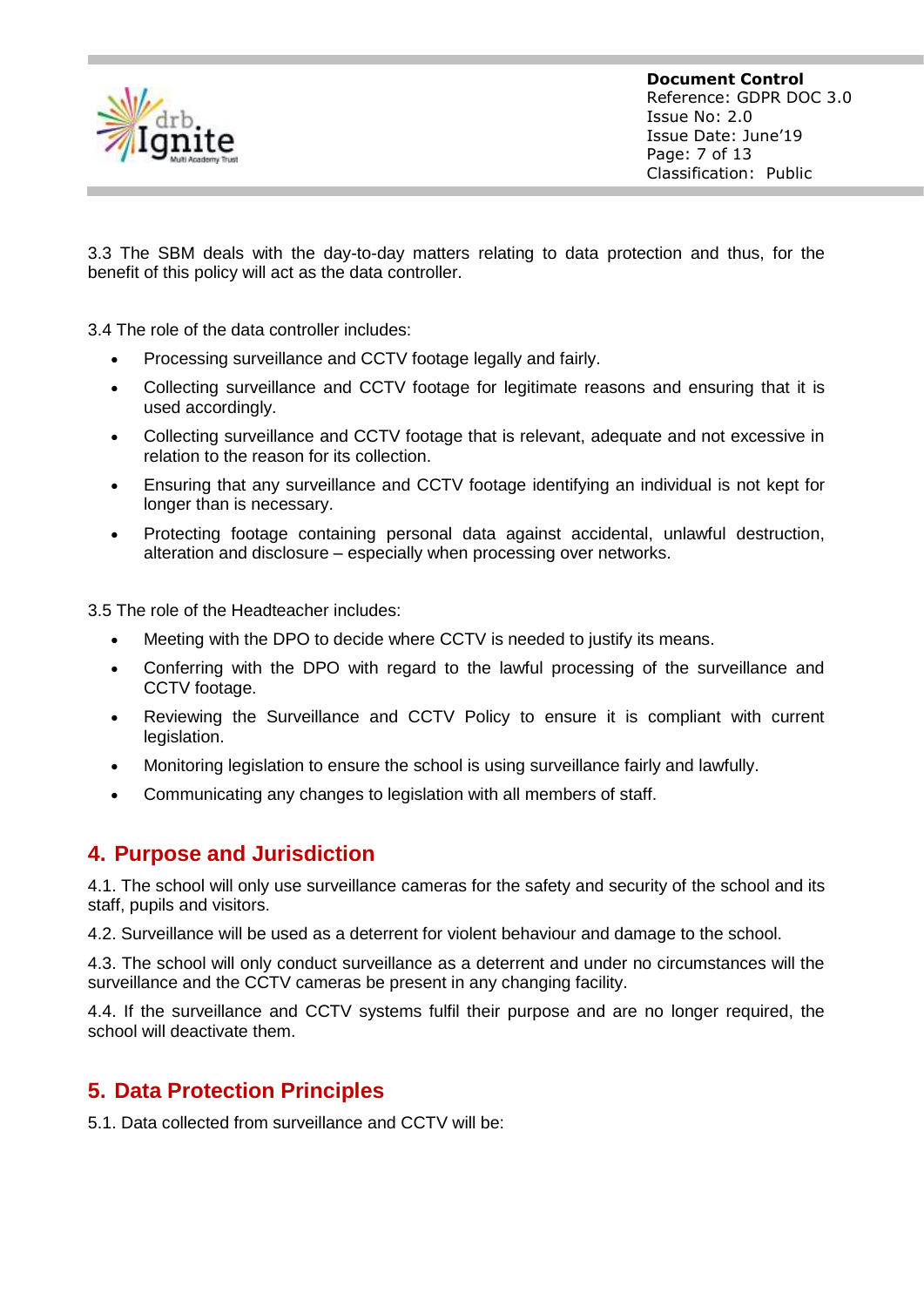

- Processed lawfully, fairly and in a transparent manner in relation to individuals.
- Collected for specified, explicit and legitimate purposes and not further processed in a manner that is incompatible with those purposes; further processing for archiving purposes in the public interest, scientific or historical research purposes or statistical purposes shall not be considered to be incompatible with the initial purposes.
- Adequate, relevant and limited to what is necessary in relation to the purposes for which they are processed.
- Accurate and, where necessary, kept up to date; every reasonable step will be taken to ensure that personal data that are inaccurate, having regard to the purposes for which they are processed, are erased or rectified without delay.
- Kept in a form which permits identification of data subjects for no longer than is necessary for the purposes for which the personal data are processed; personal data may be stored for longer periods, insofar as the personal data will be processed solely for archiving purposes in the public interest, scientific or historical research purposes or statistical purposes, subject to implementation of the appropriate technical and organisational measures required by the GDPR in order to safeguard the rights and freedoms of individuals.
- Processed in a manner that ensures appropriate security of the personal data, including protection against unauthorised or unlawful processing and against accidental loss, destruction or damage, using appropriate technical or organisational measures.

#### <span id="page-7-0"></span>**6. Objectives**

6.1. The surveillance system will be used to:

- Maintain a safe environment.
- Ensure the welfare of pupils, staff and visitors.
- Deter criminal acts against persons and property.
- <span id="page-7-1"></span>Assist the police in identifying persons who have committed an offence.

#### **7. Protocols**

7.1. The surveillance system will be registered with the ICO in line with data protection legislation.

7.2. The surveillance system is a closed digital system.

7.3. Warning signs have been placed throughout the premises where the surveillance system is active, as mandated by the [ICO's Code of Practice.](https://ico.org.uk/media/for-organisations/documents/1068/data_sharing_code_of_practice.pdf)

7.4. The surveillance system has been designed for maximum effectiveness and efficiency; however, the school cannot guarantee that every incident will be detected or covered and 'blind spot's' may exist.

7.5. The surveillance system will not be trained on individuals unless an immediate response to an incident is required.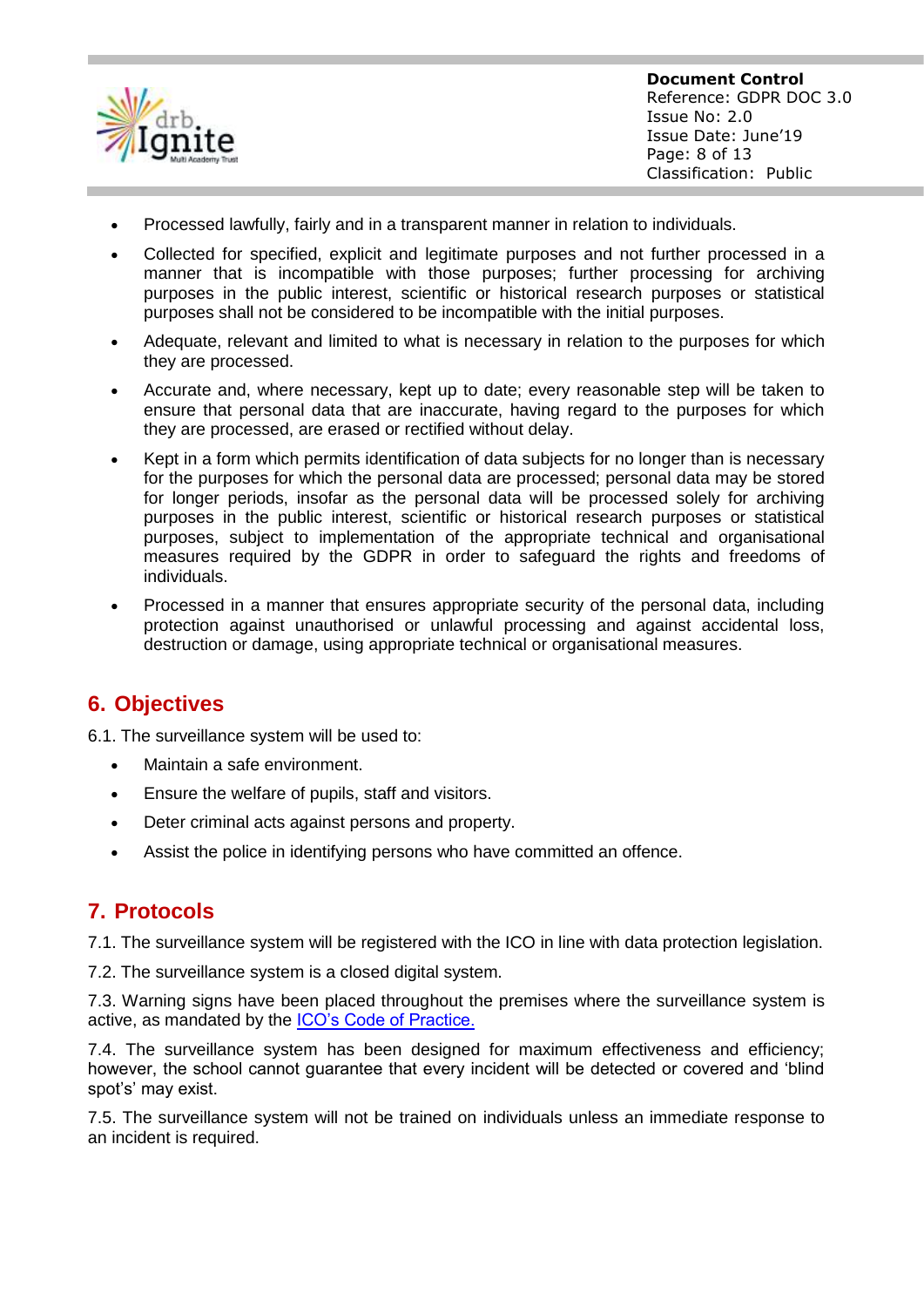

7.6. Whilst the surveillance system may not be trained on private vehicles or property outside the perimeter of the school, in our attempt to we cover our grounds up to the boundaries to ensure that we satisfy 4.1, there may be instances where houses and/or cars are caught in the cameras from a distance. In the event that this happens, any data captured will be appropriately redacted prior to further processing takes place.

## <span id="page-8-0"></span>**8. Security**

8.1. Access to the surveillance system, software and data will be strictly limited to authorised operators and will be password protected.

8.2. The school's authorised CCTV system operators are:

- ……………… headteacher.
- Alvin Walters Certified DPO.
- ………………….. data processor/Deputy Headteacher.
- …………………. data processor/Office Manager.

8.3. The main control facility is kept secure and locked when not in use.

8.4. If, in exceptional circumstances, covert surveillance is planned, or has taken place, copies of the [Home Office's authorisation forms](https://www.gov.uk/government/publications/application-for-use-of-directed-surveillance) will be completed and retained.

8.5. Surveillance and CCTV systems will be tested for security flaws termly to ensure that they are being properly maintained at all times.

8.6. Surveillance and CCTV systems will not be intrusive.

8.7. The DPO and headteacher will decide when to record footage, e.g. a continuous loop outside the school grounds to deter intruders.

8.8. Any unnecessary footage captured will be securely deleted from the school system.

8.9. Any cameras that present faults will be repaired immediately as to avoid any risk of a data breach.

<span id="page-8-1"></span>8.10. Visual display monitors are located in the designated area.

## **9. Privacy by Design**

9.1. The use of surveillance cameras and CCTV will be critically analysed using a DPIA, in consultation with the DPO.

9.2. A DPIA will be carried out prior to the installation of any surveillance and CCTV system.

9.3. If the DPIA reveals any potential security risks or other data protection issues, the school will ensure they have provisions in place to overcome these issues.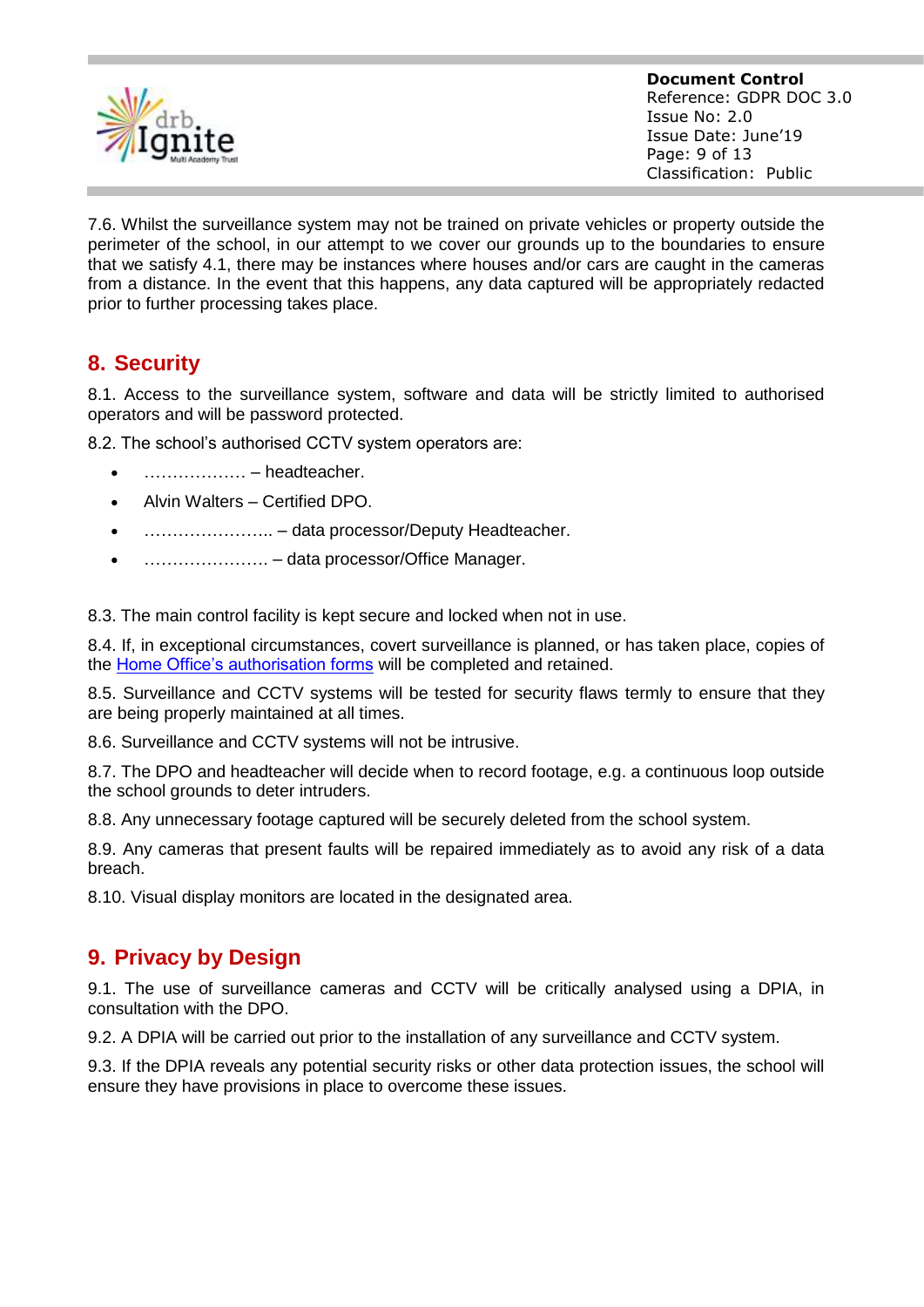

**Document Control** Reference: GDPR DOC 3.0 Issue No: 2.0 Issue Date: June'19 Page: 10 of 13 Classification: Public

9.4. Where the school identifies a high risk to an individual's interests, and it cannot be overcome, the school will consult the ICO before they use CCTV, and the school will act on the ICO's advice.

9.5. The school will ensure that the installation of the surveillance and CCTV systems will always justify its means.

9.6 If the use of a surveillance and CCTV system is too privacy intrusive, the school will seek alternative provision.

## <span id="page-9-0"></span>**10. Code of Practice**

10.1. The school understands that recording images of identifiable individuals constitutes as processing personal information, so it is done in line with data protection principles.

10.2. The school notifies all pupils, staff and visitors of the purpose for collecting surveillance data via notice boards, letters and emails.

10.3. CCTV cameras are only placed where they do not intrude on anyone's privacy and are necessary to fulfil their purpose.

10.4. All surveillance footage will be kept for six days for security purposes; the headteacher and the data controller are responsible for keeping the records secure and allowing access.

10.5. The school has a surveillance system for the purpose of the prevention and detection of crime and the promotion of the health, safety and welfare of staff, pupils and visitors.

10.6. The surveillance and CCTV system is owned by the school and images from the system are strictly controlled and monitored by authorised personnel only.

10.7. The school will ensure that the surveillance and CCTV system is used to create a safer environment for staff, pupils and visitors to the school, and to ensure that its operation is consistent with the obligations outlined in data protection legislation. The policy is available from the school's website.

10.8. The surveillance and CCTV system will:

- Be designed to take into account its effect on individuals and their privacy and personal data.
- Be transparent and include a contact point, the DPO, through which people can access information and submit complaints.
- Have clear responsibility and accountability procedures for images and information collected, held and used.
- Have defined policies and procedures in place which are communicated throughout the school.
- Only keep images and information for as long as required.
- Restrict access to retained images and information with clear rules on who can gain access.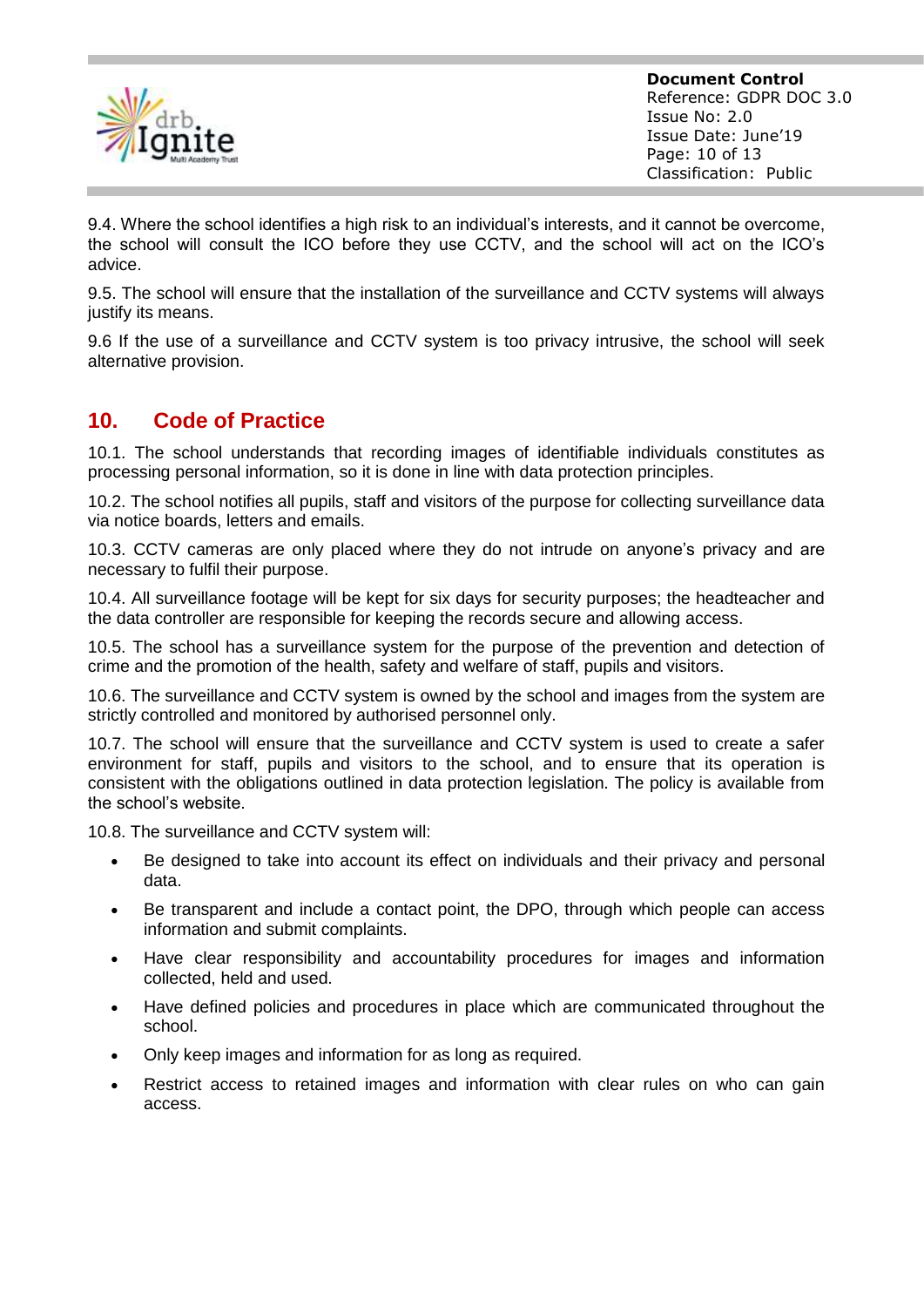

- Consider all operational, technical and competency standards, relevant to the surveillance and CCTV system and its purpose, and work to meet and maintain those standards in accordance with the law.
- Be subject to stringent security measures to safeguard against unauthorised access.
- Be regularly reviewed and audited to ensure that policies and standards are maintained.
- Only be used for the purposes for which it is intended, including supporting public safety, the protection of pupils, staff and volunteers, and law enforcement.

<span id="page-10-0"></span>10.9. Be accurate and well maintained to ensure information is up to date.

#### **11. Access**

11.1. Under the GDPR, individuals have the right to obtain confirmation that their personal information is being processed.

11.2. All disks containing images belong to, and remain the property of, the school.

11.3. Individuals have the right to submit an SAR to gain access to their personal data in order to verify the lawfulness of the processing.

11.4. The school will verify the identity of the person making the request before any information is supplied.

11.5. A copy of the information will be supplied to the individual free of charge; however, the school may impose a 'reasonable fee' to comply with requests for further copies of the same information.

11.6. Where a SAR has been made electronically, the information will be provided in a commonly used electronic format.

11.7. Requests by persons outside the school for viewing or copying disks, or obtaining digital recordings, will be assessed by the headteacher, who will consult the DPO, on a case-by-case basis with close regard to data protection and freedom of information legislation.

11.8. Where a request is manifestly unfounded, excessive or repetitive, a reasonable fee will be charged.

11.9. All fees will be based on the administrative cost of providing the information.

11.10. All requests will be responded to without delay and at the latest, within one month of receipt.

11.11. In the event of numerous or complex requests, the period of compliance will be extended by a further two months. The individual will be informed of this extension and will receive an explanation of why the extension is necessary, within one month of the receipt of the request.

11.12. Where a request is manifestly unfounded or excessive, the school holds the right to refuse to respond to the request. The individual will be informed of this decision and the reasoning behind it, as well as their right to complain to the ICO and to a judicial remedy, within one month of the refusal.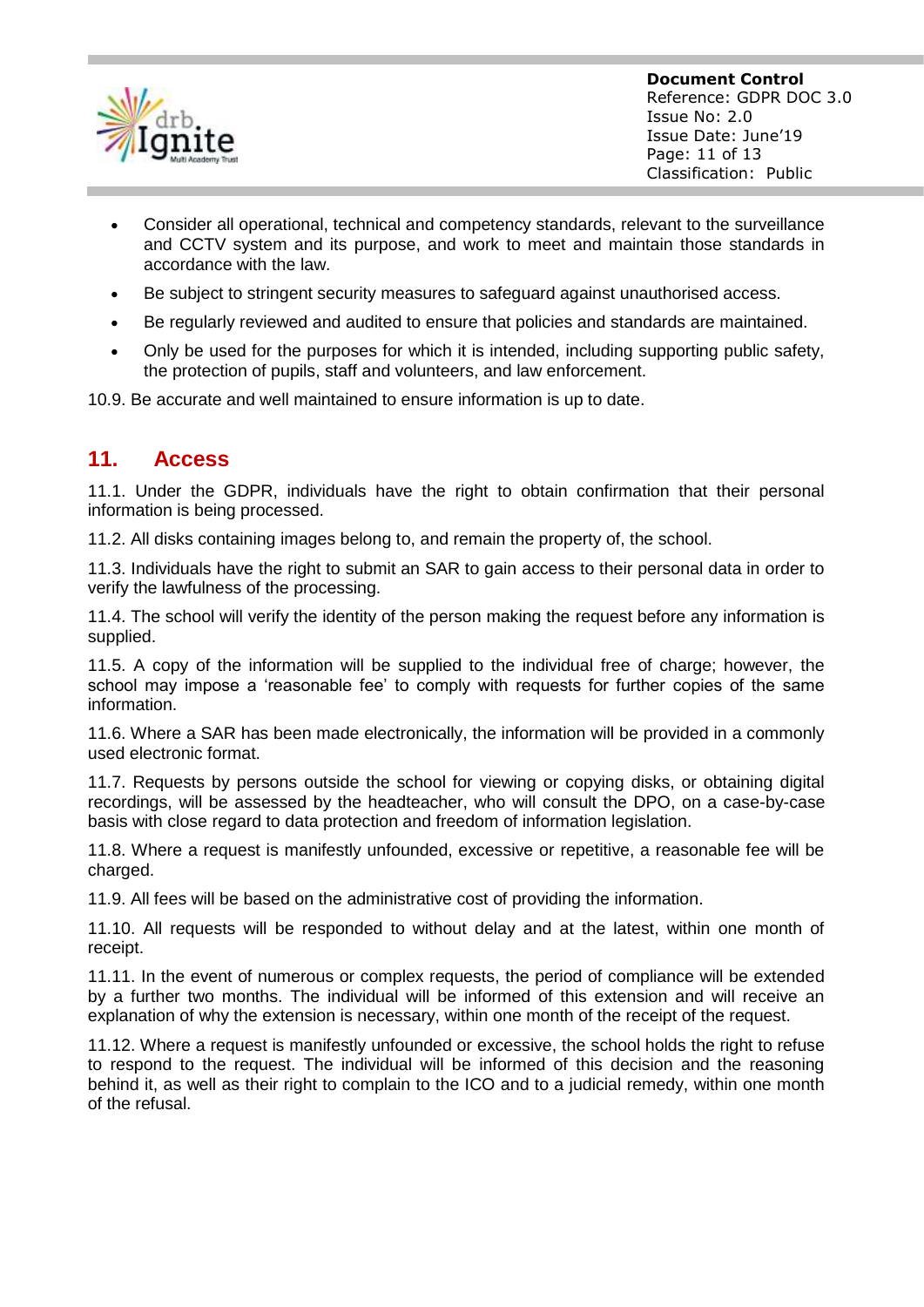

11.13. In the event that a large quantity of information is being processed about an individual, the school will ask the individual to specify the information the request is in relation to.

11.14. It is important that access to, and disclosure of, the images recorded by surveillance and CCTV footage is restricted and carefully controlled, not only to ensure that the rights of individuals are preserved, but also to ensure that the chain of evidence remains intact, should the images be required for evidential purposes.

11.15. Releasing the recorded images to third parties will be permitted only in the following limited and prescribed circumstances, and to the extent required or permitted by law:

- The police where the images recorded would assist in a specific criminal inquiry
- Prosecution agencies such as the Crown Prosecution Service (CPS)
- Relevant legal representatives such as lawyers and barristers
- Persons who have been recorded and whose images have been retained where disclosure is required by virtue of data protection legislation and the Freedom of Information Act 2000

11.16. Requests for access or disclosure will be recorded and the headteacher will make the final decision as to whether recorded images may be released to persons other than the police.

#### <span id="page-11-0"></span>**12. Monitor and Review**

This policy will be monitored and reviewed every two years by the DPO, the headteacher and CEO to ensure that it meets legal requirements, relevant guidance published by the ICO and industry standards. A breach of this Policy may, in appropriate circumstances, be treated as a disciplinary matter. Following investigation, a breach of this Policy may be regarded as misconduct leading to disciplinary action, up to and including dismissal.

12.2. The CEO will be responsible for monitoring any changes to legislation that may affect this policy and make the appropriate changes accordingly.

12.3. The headteacher will communicate changes to this policy to all members of staff.

12.4 The scheduled review date for this policy is…………….